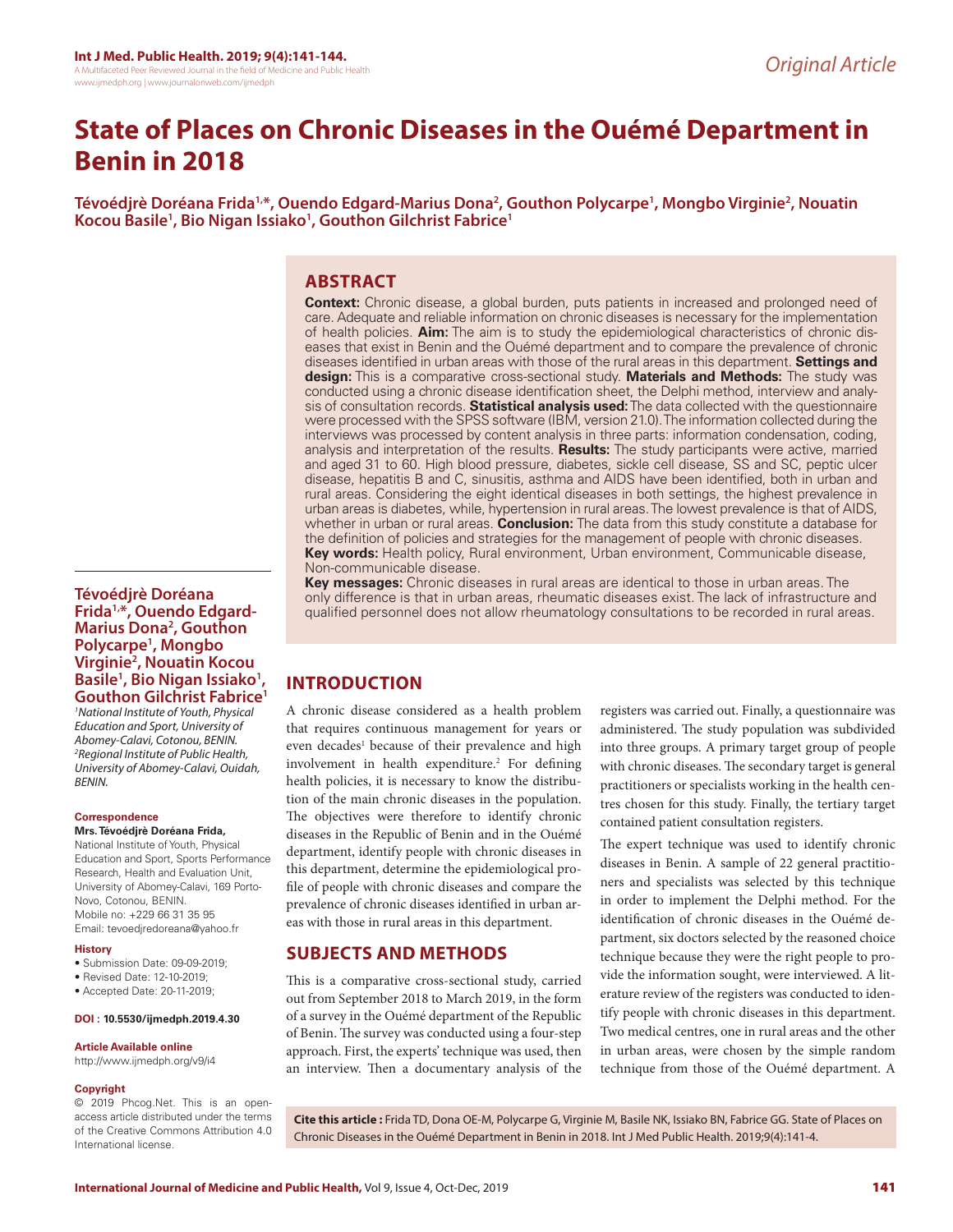total of 28 patient consultation registers were studied, 15 in urban areas and 13 in rural areas.

The literature review also estimated the number of cases per identified chronic disease and then the total number of staff in the internal medicine department was read from urban and rural health statistics. These data made it possible to calculate the prevalence of chronic diseases and compare results from urban to rural areas. The questionnaire was used to collect information on the identification of people with chronic diseases in order to establish their epidemiological profile. Initially, a list of 30 people with chronic diseases was established. This list was then used to identify other patients, using the snowball technique, in order to finally constitute a sample of 523 people.

The expert technique as used consisted of two parts:<sup>3</sup> the expert selection procedure and the questionnaire administration process. According to the Delphi method, a disease has been considered chronic, if 80% of experts choose it. After the first round was counted, an additional list of diseases was added by the experts. The list resulting from the consensus was provided to them to establish the classification based on the frequency of consultation of chronic diseases.

The interview was conducted with an interview guide consisting of four main questions and three other follow-up questions. The interviews were conducted individually in the selected hospitals, according to a schedule agreed with the doctors. A commitment has been made to destroy the recordings, no later than six months after their exploitation.

The registers were consulted to estimate the prevalence of the identified chronic diseases and compare data from urban and rural areas. The questionnaire used included 8 questions on patient identification.

All measures have been taken to ensure anonymity and confidentiality of data collected from people with chronic diseases. All the patients selected gave their informed and verbal consent to participate in the study, for which the approval of the Scientific Committee on Science and Technology of Physical and Socio-Educational Activities of the University of Abomey-Calavi was previously required.

The data collected with the questionnaire were processed with the SPSS software (IBM, version 21.0). The information collected during the interviews was processed by content analysis in three parts: information condensation, coding, analysis and interpretation of the results.4

# **RESULTS**

#### For the Delphi method

Among the 22 experts who participated in the application phase of this method, there were 11 general practitioners and 11 specialists with 8 to 17 years of practice. A total of 133 chronic diseases have been identified in Benin. They have been distributed as follows: respiratory and ENT diseases with 15 conditions; hematological diseases with 14 conditions; heart and vascular diseases with 12 conditions; diseases of the digestive system with 11 conditions; neurological and muscular diseases with 11 conditions; renal, urinary or genital diseases with 11 conditions; cancers with nine different forms; endocrine diseases with nine conditions; eye diseases with nine conditions; skin diseases with nine conditions; rheumatological diseases with eight conditions; psychiatric and psychological diseases with seven conditions; chronic infectious diseases with five conditions; systemic diseases with three conditions.

#### Data from the interview

With respect to the identification of chronic diseases in rural areas, Doctor A expresses himself by saying "*good good good good... here the types of chronic diseases I encounter here. I can mention high blood pressure or hypertension, type 2 diabetes, ulcers, hepatitis, sinusitis, sickle cell disease, asthma*". Doctor M points out that in addition to the diseases mentioned

above, there is another one:"... *I would say that as far as these diseases are concerned, there is also AIDS*". Chronic diseases identified in rural areas include high blood pressure or hypertension, type 2 diabetes, peptic ulcer disease, hepatitis B and C, sinusitis, sickle cell disease in its SS and SC forms, asthma and AIDS. In the urban environment, Doctor S in his remarks stated "*I mainly treat diabetes but in addition, I am a general practitioner so let's say I can mention hypertension... I think there is also asthma, sinusitis*". Doctor Ab confirms and completes this list by saying "*I can list diabetes, hypertension, sinusitis, asthma, sickle cell disease, hepatitis, ulcers, HIV* ". Chronic diseases in rural areas are identical to those in urban areas. Doctor S considered that in addition to the various chronic diseases mentioned above, others exist "*There are also chronic diseases related to rheumatology but only the rheumatologist can list them for you*". The only difference is that in urban areas, rheumatic diseases exist.

### Data from the analysis of the registers

The highest prevalence in urban areas was that of diabetes (Table 1) versus hypertension in rural areas, with no significant difference between the two values (6.3% versus 2.2%;  $p = 0.11$ ). The lowest prevalence was that of AIDS, whether in urban or rural areas, with no significant difference between the two values (0.04% versus 0.05%;  $p = 0.95$ ). Regardless of the disease, there was no difference between the prevalence observed in urban and rural areas ( $p > 0.05$ ).

#### Data from the questionnaire

High blood pressure has the highest number of people, regardless of gender, status and occupational category, marital status except at the age category level, for which the highest number concerns diabetes. The 31 to 60 age group contained the largest number of patients, more than 50% of whom are working, married and in the professions (Table 2).

# **DISCUSSION**

The chronic diseases identified in the Ouémé department are the same in urban areas as in rural areas and the majority of people suffering from them are over 30 years old, active and married. It is on the basis of this assumption that this study was carried out, using a multi-step approach. The Delphi method was first used to gather, through an open-ended questionnaire, the justified opinion of a panel of experts from different medical specialties. The participation of the experts solicited was very good, with a 100% response rate for each round of the Delphi process. However, the fact that the determination of the epidemiological profile of people with chronic diseases did not take into account the economic and dietary aspects that could help to better understand comparative results between urban and rural areas could be a limitation of this study.

| Table 1: Prevalence of chronic diseases in rural and urban areas in the |  |
|-------------------------------------------------------------------------|--|
| Ouémé department of Benin (n = 992)                                     |  |

| <b>Chronic diseases</b>         |           | <b>Rural</b> | <b>Urban</b><br>p             |  |
|---------------------------------|-----------|--------------|-------------------------------|--|
|                                 | $(n=260)$ |              | $(n=732)$                     |  |
| - High blood pressure           | 2,28      | 4,33         | $0,1(2,28 \text{ vs } 6,34)$  |  |
| - Peptic ulcer disease          | 1,23      | 0,52         |                               |  |
| - Sickle cell disease SS and SC | 1,06      | 0,33         |                               |  |
| - Sinusitis                     | 0,96      | 0,16         |                               |  |
| - Hepatitis B and C             | 0.56      | 0,16         |                               |  |
| - Type 2 diabete                | 0,15      | 6,34         |                               |  |
| - Asthma                        | 0,10      | 0,15         |                               |  |
| - AIDS                          | 0.05      | 0.04         | $0.95(0.05 \text{ vs } 0.04)$ |  |

**Source**: Consultation register and health statistics of health centre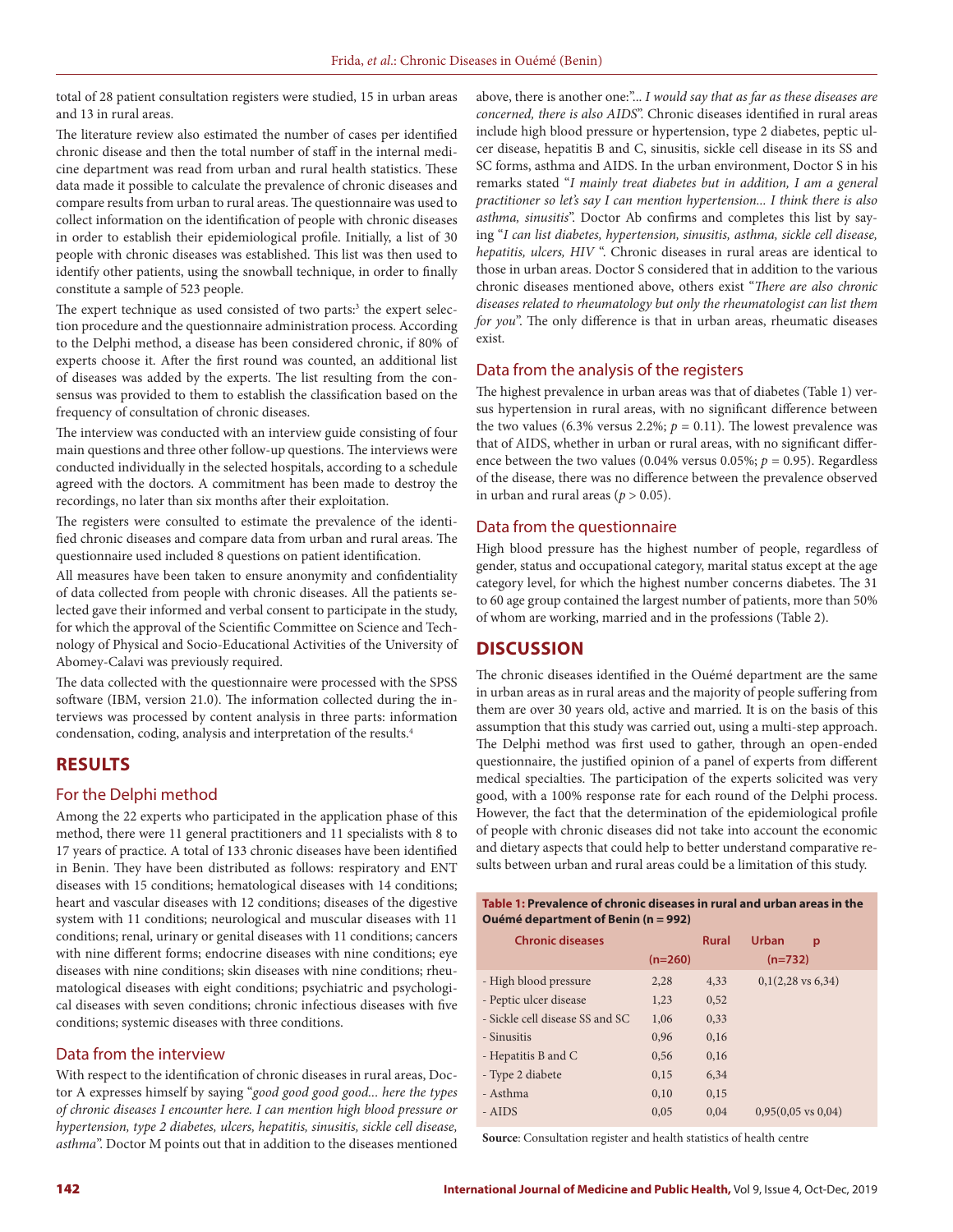| Table 2: Epidemiological profile of people with chronic diseases (n= 523) |                 |                |                  |                  |                  |                 |                 |                 |              |  |  |
|---------------------------------------------------------------------------|-----------------|----------------|------------------|------------------|------------------|-----------------|-----------------|-----------------|--------------|--|--|
| <b>Chronic diseases (CD)</b>                                              |                 |                |                  |                  |                  |                 |                 |                 |              |  |  |
| <b>Variables</b>                                                          | CD <sub>1</sub> | CD2            | CD3              | CD <sub>4</sub>  | CD <sub>5</sub>  | CD <sub>6</sub> | CD <sub>7</sub> | CD <sub>8</sub> | <b>Total</b> |  |  |
| <b>Sex</b>                                                                |                 |                |                  |                  |                  |                 |                 |                 |              |  |  |
| - Male                                                                    | 102             | 38             | 30               | 6                | 11               | 62              | 18              | $\mathbf{1}$    | $267*$       |  |  |
| - Female                                                                  | 80              | 38             | 15               | $\overline{3}$   | 20               | 90              | 9               | $\mathbf{1}$    | 256          |  |  |
| AC                                                                        |                 |                |                  |                  |                  |                 |                 |                 |              |  |  |
| - 15-30 years                                                             | 27              | 17             | 21               | 3                | 12               | $\mathbf{1}$    | 6               | $\mathbf{0}$    | 87           |  |  |
| - 31 to 45 years                                                          | 49              | 26             | 15               | 3                | 12               | 34              | 16              | $\mathbf{0}$    | $155*$       |  |  |
| $-46$ to 60 years $> 60$                                                  | 50              | 24             | 5                | $\overline{2}$   | 5                | 63              | $\overline{4}$  | $\mathbf{1}$    | $154*$       |  |  |
| years                                                                     | 56              | 9              | $\overline{4}$   | $\mathbf{1}$     | $\overline{2}$   | 54              | $\mathbf{0}$    | $\mathbf{1}$    | 127          |  |  |
| <b>OS</b>                                                                 |                 |                |                  |                  |                  |                 |                 |                 |              |  |  |
| - Unemployed                                                              | 25              | 14             | 21               | $\overline{2}$   | 17               | 21              | $\overline{7}$  | $\Omega$        | 107          |  |  |
| - Assets                                                                  | 133             | 54             | 22               | 6                | 11               | 11              | 19              | $\mathbf{1}$    | 357*         |  |  |
| - Retired                                                                 | 24              | 8              | $\overline{2}$   | $\mathbf{1}$     | $\overline{3}$   | 20              | $\mathbf{0}$    | $\mathbf{1}$    | 59           |  |  |
| <b>PC</b>                                                                 |                 |                |                  |                  |                  |                 |                 |                 |              |  |  |
| - Liberal                                                                 | 95              | 34             | 11               | $\overline{3}$   | 7                | 72              | 10              | $\mathbf{1}$    | $234*$       |  |  |
| - Education                                                               | 13              | $\overline{7}$ | $\overline{2}$   | $\overline{0}$   | $\mathbf{1}$     | $\overline{2}$  | 10              | $\Omega$        | 36           |  |  |
| - Administration                                                          | 10              | 11             | 9                | $\overline{2}$   | $\overline{2}$   | 16              | 6               | $\mathbf{0}$    | 56           |  |  |
| - Army                                                                    | 6               | $\mathbf{0}$   | $\mathbf{0}$     | $\mathbf{1}$     | $\mathbf{0}$     | 6               | $\mathbf{0}$    | $\mathbf{0}$    | 13           |  |  |
| - Medical                                                                 | 9               | $\overline{2}$ | $\mathbf{0}$     | $\overline{0}$   | $\overline{2}$   | 5               | $\mathbf{0}$    | $\mathbf{0}$    | 18           |  |  |
| <b>MS</b>                                                                 |                 |                |                  |                  |                  |                 |                 |                 |              |  |  |
| - Single                                                                  | 14              | 10             | 19               | 6                | 10               | 3               | 6               | $\Omega$        | 65           |  |  |
| - Married                                                                 | 151             | 59             | 24               | 3                | 20               | 134             | 19              | $\mathbf{1}$    | $414*$       |  |  |
| - Widowed                                                                 | 13              | 6              | $\overline{2}$   | $\overline{0}$   | $\mathbf{1}$     | 13              | $\mathbf{1}$    | $\mathbf{1}$    | 37           |  |  |
| - Divorced                                                                | $\overline{4}$  | $\mathbf 1$    | $\boldsymbol{0}$ | $\boldsymbol{0}$ | $\boldsymbol{0}$ | $\overline{2}$  | $\mathbf{0}$    | $\mathbf{0}$    | 7            |  |  |

\* High number of people by variable; **AC:** age category; **OS:** occupational status; **PC:** professional category; **SM:** marital status; **CD1:** High Blood Pressure; **CD2:** peptic ulcer disease; **CD3:** sickle cell disease SS and SC; **CD4:** asthma; **CD5:** hepatitis B and C; **CD6:** diabete; **CD7:** sinusitis; **MC8:** AIDS

Nevertheless, this research revealed that men suffer from more chronic diseases than women in the study area, i.e. the Ouémé department. In addition, the data collected suggest that males play a role in the occurrence of chronic diseases in this region of Benin. On one hand, men are more likely than women to engage in addictive behaviours that can affect their health and put them at greater risk of developing any of the chronic diseases.5 On the other hand, women become more likely to develop asthma because their airways become smaller.<sup>6</sup> In addition, the age category with the largest number of people with chronic diseases in this study is 31 to 60 years. Age is thus an unmodifiable factor in the development and worsening of chronic diseases in that the prevalence of type 2 diabetes increases with age among both men and women.7 The highest number of people in the study was found in the active, married and self-employed category. The available literature data on this subject have not observed this socio-professional characterization of people with chronic diseases. They focused mainly on age groups<sup>8</sup> and gender.<sup>9</sup> In this study, eight chronic diseases identical to the two residential settings were identified. These are sinusitis, hypertension, type 2 diabetes, peptic ulcer, hepatitis B and C, sickle cell disease in its SS and SC forms, asthma and AIDS.

With regard to HBP, the prevalence was 23.4% in rural Senegal but 61.36% in the city of Bobo-Dioulasso, and then 31.10% in Benin in the departments of Borgou and Alibori.<sup>11</sup> The prevalence obtained in the literature is therefore mostly higher than that of this study. In fact, in the Ouémé department in 2018, in urban areas, it was 4.33% and 2.28% in rural areas. For asthma, the reported prevalence was 9.65% in Cameroon<sup>12</sup> and 5.4% in Reunion Island.<sup>13</sup> In this study, prevalences for asthma

were lower, with figures ranging from 0.10% in rural areas to 0.15% in urban areas. The prevalence of sickle cell disease varied between 4 and 25% in Mali.14 In the Ouémé department and particularly in hospitals, it was lower with percentages of 1.06 for rural areas and 0.33 for urban areas. The differences observed between the results of this study and those reported in the literature are mainly due to the fact that the prevalence were determined with data from the local population that does not necessarily correspond to the hospital population.

The prevalence of diabetes was 12.9% in N'Djamena, in an urban hospital setting.15 It was estimated at 3% in 2010 and, two years later, it was around 4.2% for all departments in Benin.<sup>16</sup> The prevalence rates obtained in the Ouémé department in 2018 during this study were, therefore, lower, ranging from 0.15% in rural areas to 6.34% in urban areas. The prevalence of peptic ulcer disease was 15.53% at the Lome Campus UHC.17 The figures reported are high compared to those of this study, which was 1.23% in rural areas and 0.52% in urban areas. This difference is certainly related to the type of study conducted and the duration of data collection. In the literature, this was a five-year retrospective study, while in this study, the cross-sectional approach was used.

The prevalence of hepatitis B was estimated at 13.9% in Parakou.<sup>18</sup> At the Abomey-Calavi zone hospital, it was 11.01%19 while the prevalence was 0.56% lower in rural areas and 0.16% lower in urban areas in the Ouémé department. These figures are below the values of the literature. This difference can be explained by the fact that the prevalence obtained in the city of Parakou was determined according to serological status at a given time and in Abomey-Calavi, it was determined using data collected over five years. Allergic rhinitis affects 10 to 40% of the world's population.<sup>20</sup>